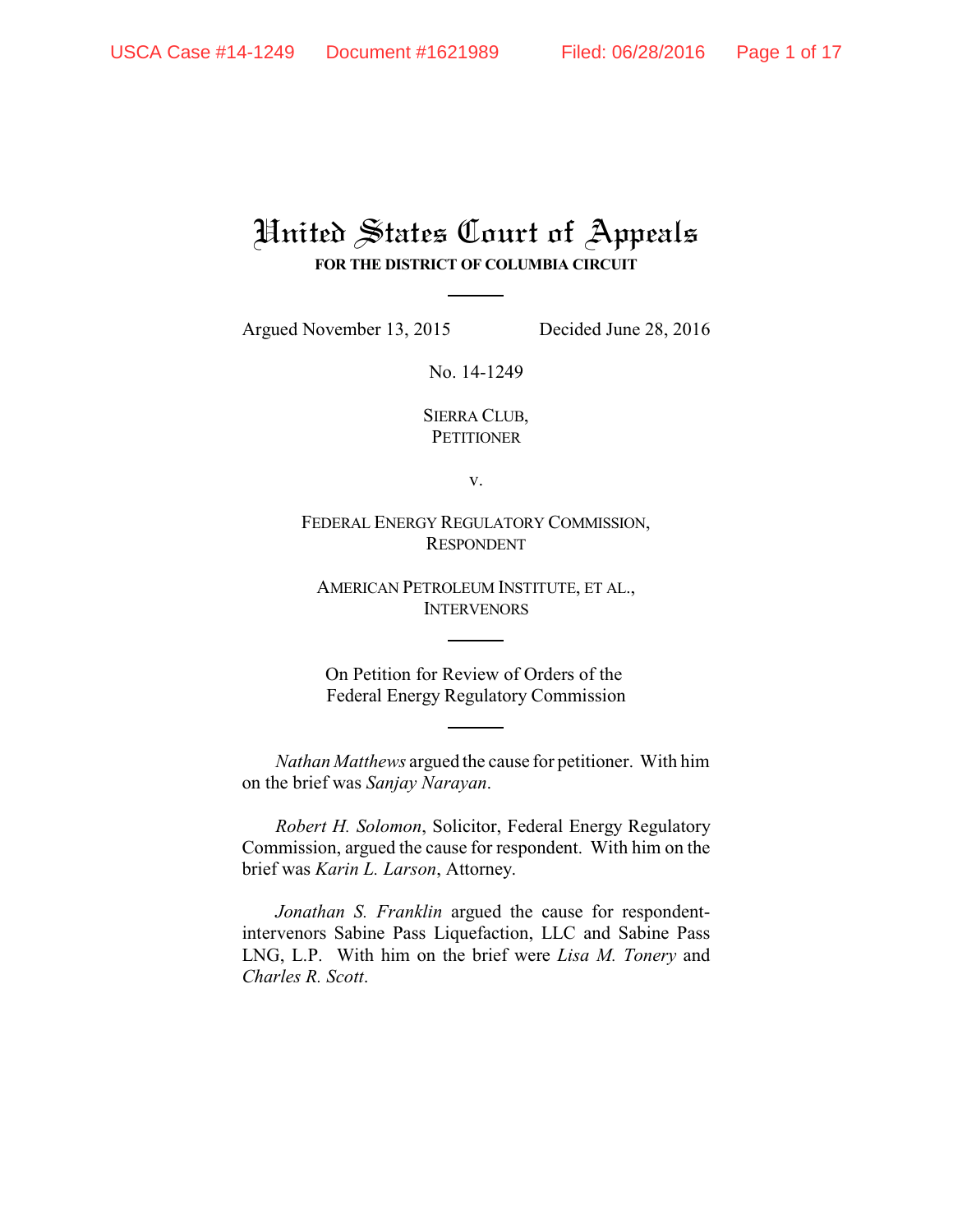*Catherine E. Stetson* was on the brief for intervenor American Petroleum Institute in support of respondent. *Stacy R. Linden* and *Benjamin Norris IV* entered appearances.

Before: ROGERS, GRIFFITH and MILLETT, *Circuit Judges*.

Opinion for the Court filed by *Circuit Judge* ROGERS.

ROGERS, *Circuit Judge*: Sierra Club seeks review of the authorization by the Federal Energy Regulatory Commission of an increase in production capacity at a liquefied natural gas terminal in Louisiana. According to Sierra Club, the Commission failed to consider certain environmental consequences of its authorization, in violation of the National Environmental Policy Act of 1969 ("NEPA"), 42 U.S.C. § 4321 *et seq*. The Commission initially challenges Sierra Club's standing under Article III of the Constitution to bring this petition. For reasons we explain, we conclude that Sierra Club has standing but that its challenges to the Commission's orders fail on the merits, largely for the reasons stated in the companion case, *Sierra Club v. FERC (Freeport)*, No. 14-1275 (D.C. Cir June 28, 2016), and otherwise the court lacks jurisdiction over challenges to the Commission's cumulative impacts analysis due to Sierra Club's failure to exhaust its administrative remedies. Accordingly, we dismiss the petition in part and deny the petition in part.

**I.** 

Until 1977, section 3 of the Natural Gas Act of 1938, Pub. L. No. 75-688, 52 Stat. 821, 822 (codified as amended at 15 U.S.C. § 717b), required the now-defunct Federal Power Commission ("FPC") to approve any application to export natural gas to a foreign country unless the proposed export "will not be consistent with the public interest." 15 U.S.C. § 717b(a);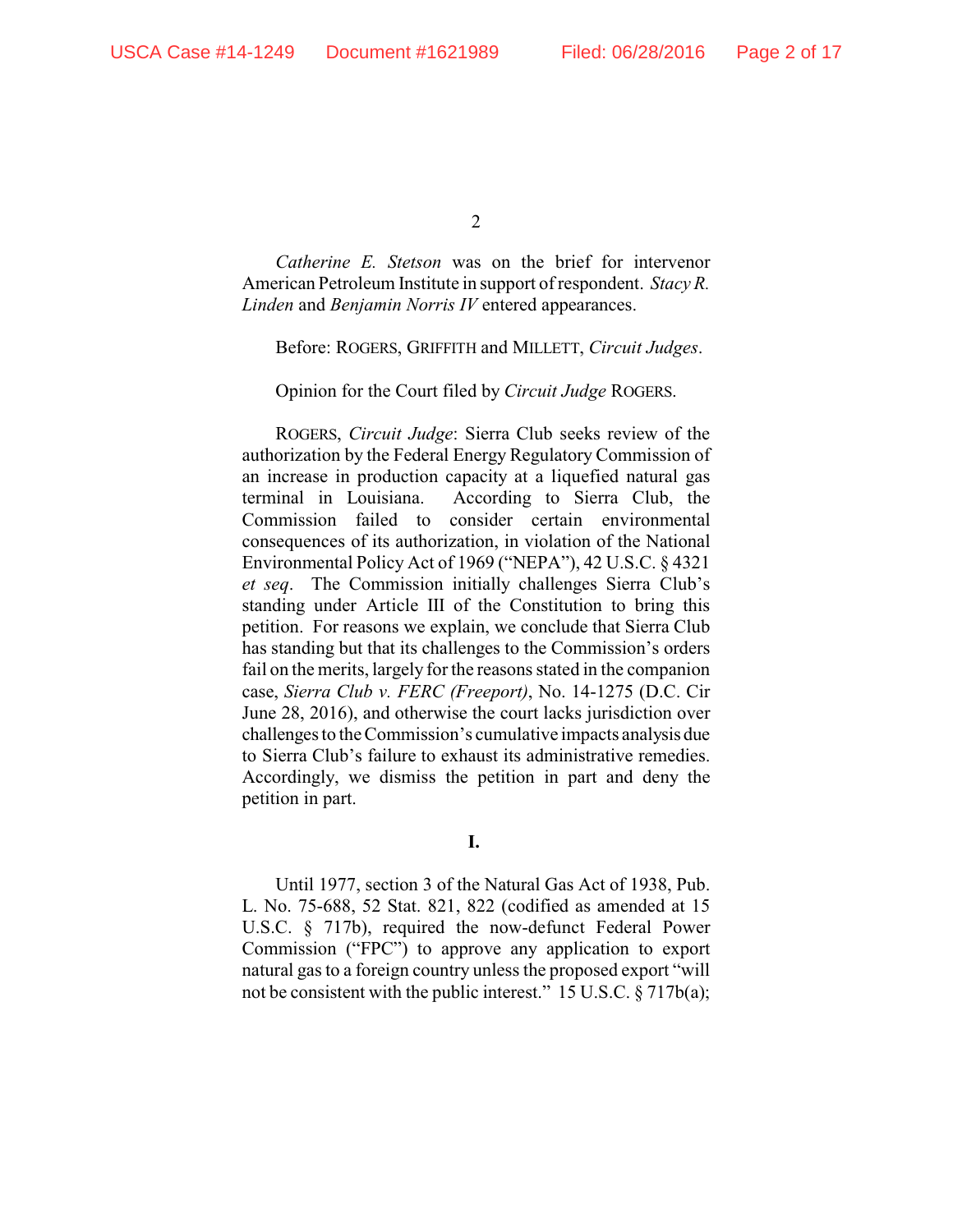*see also id.* § 717a(9). In 1977, Congress abolished the FPC, created the Federal Energy Regulatory Commission, and transferred the section 3 authority to the Secretary of the Department of Energy ("the Secretary"). Department of Energy Organization Act, §§ 301(b), 401(a), 402(a), Pub. L. No. 95-91, 91 Stat. 565, 578, 582–84 (codified at 42 U.S.C. §§ 7151(b), 7171(a), 7172(a)). Subsequently, Congress amended section 3 to vest in the Secretary "the exclusive authority to approve or deny an application for the siting, construction, expansion, or operation of [a liquefied natural gas] terminal." Energy Policy Act of 2005, Pub. L. No. 109-58, § 311(c)(2), 119 Stat. 594, 686 (codified at 15 U.S.C.  $\S$  717b(e)(1)). The Secretary has delegated to the Commission the decision under section 3 whether to "[a]pprove or disapprove the construction and operation of particular facilities" used for the import or export of natural gas, the location of such facilities, and when new construction is involved, the entry point for imports and exit point for exports of natural gas. *See* Dep't of Energy, Delegation Order No. 00-004.00A, § 1.21(A) (May 16, 2006); 42 U.S.C. § 7172(f). The Commission, however, lacks the power to authorize the actual import and export of natural gas; the Secretary has delegated that section 3 function to the Assistant Secretary of Energy for Fossil Energy. *See* Dep't of Energy, Redelegation Order No. 00-006.02, § 1.3(A) (Nov. 17, 2014).

The Commission, in exercising its section 3 authority, must comply with NEPA and its implementing regulations, which require that all federal agencies include an environmental impact statement ("EIS") "in every recommendation or report on . . . major Federal actions significantly affecting the quality of the human environment." 42 U.S.C. § 4332(2)(C); *see also* 40 C.F.R. § 1508.11. To determine whether an EIS is necessary, an agency first prepares an environmental assessment, 40 C.F.R. § 1508.9, which must include, among other information, a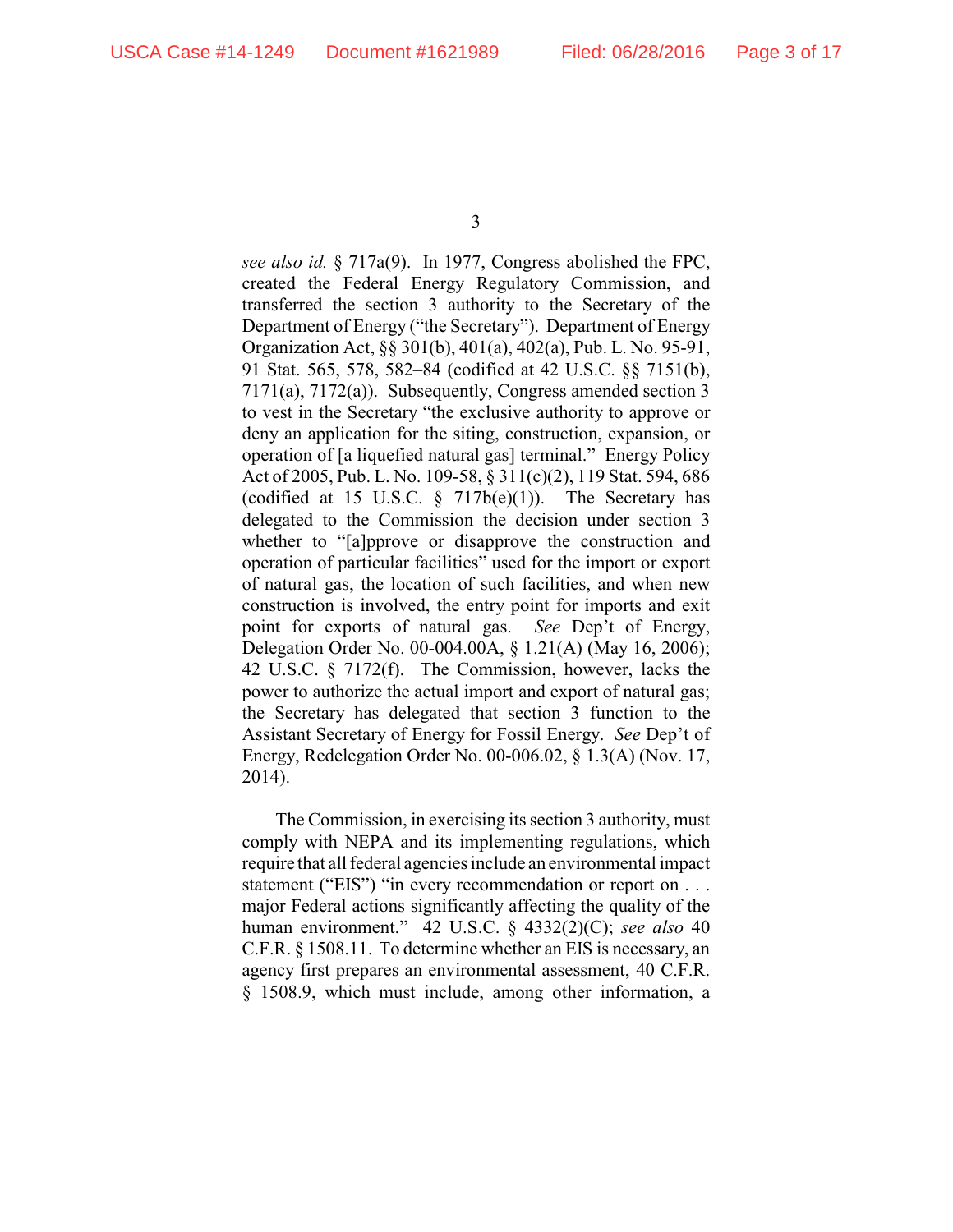discussion of "the environmental impacts of the proposed action," *id.* § 1508.9(b). "Indirect effects . . . are caused by the action and are later in time or farther removed in distance, but are still reasonably foreseeable." *Id.* § 1508.8(b). "Cumulative impact is the impact on the environment which results from the incremental impact of the action when added to other past, present, and reasonably foreseeable future actions regardless of what agency (Federal or non-Federal) or person undertakes such other actions." *Id.* § 1508.7; *see also id.* § 1508.8. After preparing an environmental assessment, an agency may conclude that the proposed action would have no significant impact (often referred to as a "FONSI," for "finding of no significant impact") in lieu of issuing an EIS. *Id.* §§ 1508.9(a)(1), 1508.13.

The petition before the court challenges whether the Commission complied with NEPA when, pursuant to its delegated section 3 powers, it approved an increase in production capacity at a liquefied natural gas terminal ("the Terminal") in Cameron Parish, Louisiana, operated by Sabine Pass Liquefaction, LLC, and Sabine Pass LNG, L.P. (collectively "Sabine Pass"). The Commission initially approved the construction and operation of the Terminal as a facility for the *import* of liquefied natural gas into the United States. *Sabine Pass LNG, L.P. &Cheniere Sabine Pass Pipeline Co.*, 109 F.E.R.C. ¶ 61,324 (2004); *Sabine Pass LNG, L.P.*, 115 F.E.R.C. ¶ 61,330 (2006). Changes in market conditions, however, prompted Sabine Pass to seek Commission authorization to construct and operate facilities that would permit the Terminal to receive natural gas produced in the United States, liquefy it, and prepare it for *export* to points abroad. In 2012, the Commission authorized Sabine Pass to liquefy and prepare for export up to 16 million tons of natural gas per year. *Sabine Pass Liquefaction, LLC & Sabine Pass LNG, L.P.* (the "2012 Order"), 139 F.E.R.C. ¶ 61,039 at PP 1, 4.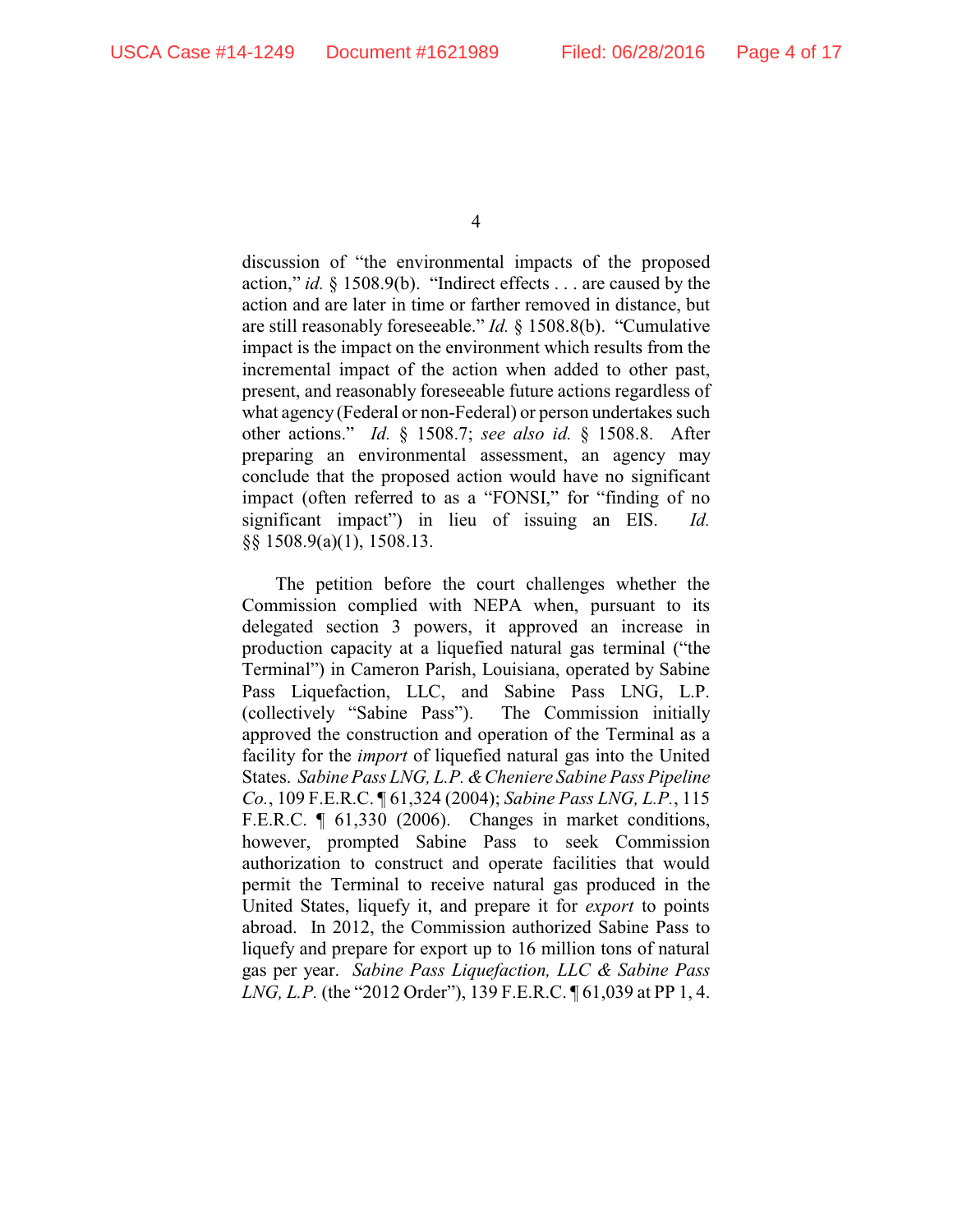(2012). Sierra Club, which participated in the Commission proceedings, did not petition for judicial review of the 2012 Order.

The Commission orders that Sierra Club now challenges amend the 2012 Order and deny rehearing of the decision to amend. On October 25, 2013, Sabine Pass requested that the Commission authorize it to use the Terminal to liquefy and prepare for export an additional 4 million tons of natural gas per year — in total up to 20 million tons per year. NEPA required the Commission to conduct an environmental analysis of Sabine Pass's proposed amendment, and Sierra Club, which intervened in the application process, argued that the Commission needed to consider several specific environmental consequences in its analysis. Among them were two environmental consequences that form the core of Sierra Club's petition to the court. First, Sierra Club argued that increasing the volume of exported natural gas would induce U.S. natural gas producers to extract and process more gas in order to meet the increase in demand and thereby cause more gas production-related environmental harm. Second, Sierra Club argued there would be increased air pollution resulting from increased coal burning, because (1) increasing the volume of natural gas exports would more fully integrate the domestic natural gas market with the global market, where the price of natural gas is generally higher; (2) market integration would cause domestic natural gas prices to rise as the lower domestic price and the higher global price reach an equilibrium; (3) this hike in domestic gas prices would prompt U.S. energy consumers — in particular electric utilities — to switch from using natural gas to using coal, which is cheaper than natural gas but generates more air pollution. In Sierra Club's view, both of these environmental consequences of Sabine Pass's proposal constituted "indirect effects" of the proposed amendment and therefore had to be considered in the Commission's NEPA analysis. Sierra Club also maintained that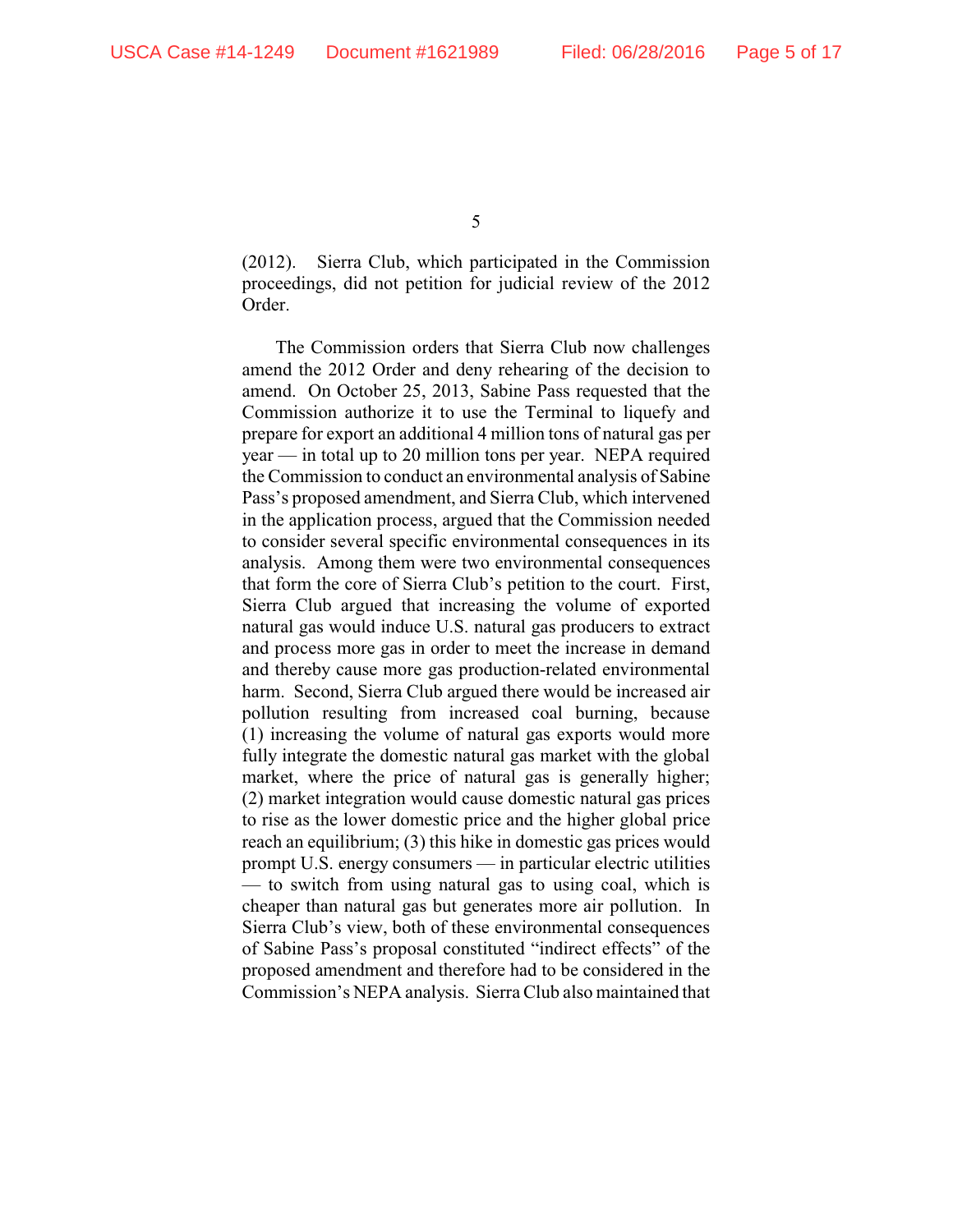the Commission must consider these indirect effects as "cumulative impacts" alongside all other pending natural gas export proposals.

Pursuant to NEPA, the Commission produced an environmental assessment of Sabine Pass's latest proposal. It summarily rejected Sierra Club's comments, stating that it had addressed them in the environmental assessment that it conducted in connection with the 2012 Order. The Commission proceeded to grant Sabine Pass's request and amended the 2012 Order to increase the maximum volume of natural gas that it could liquefy at the Terminal from 16 to 20 million tons per year. *Sabine Pass Liquefaction, LLC & Sabine Pass LNG, L.P.* ("2014 Amend."), 146 F.E.R.C. ¶ 61,117 at PP 5, 12 (2014) ("the 2014 Amendment"). In so doing, the Commission explained in greater detail its rejection of Sierra Club's comments. *Id.* at PP 15, 19. The Commission observed that with respect to effects flowing from export-driven increases in domestic natural gas prices, the Department of Energy — and not the Commission — possessed the legal authority to approve any increase in the volume of natural gas actually exported. *Id.* at P 10. The Commission also determined that induced natural gas production was not a reasonably foreseeable consequence of the 2014 Amendment and therefore not an indirect effect under NEPA. *Id.* at P 15. Furthermore, in the Commission's view, the 2014 Amendment did not generate any new impacts that NEPA required it to consider cumulatively. *Id.* at P 19. Instead of generating an EIS, the Commission therefore issued a FONSI. *Id.* at P 20. The Commission denied Sierra Club's request for rehearing, reiterating the determinations it had made in granting the 2014 Amendment. *Sabine Pass Liquefaction, LLC & Sabine Pass LNG, L.P.* ("Rehr'g Order"), 148 F.E.R.C. ¶ 61,200 at PP 10–14 (2014).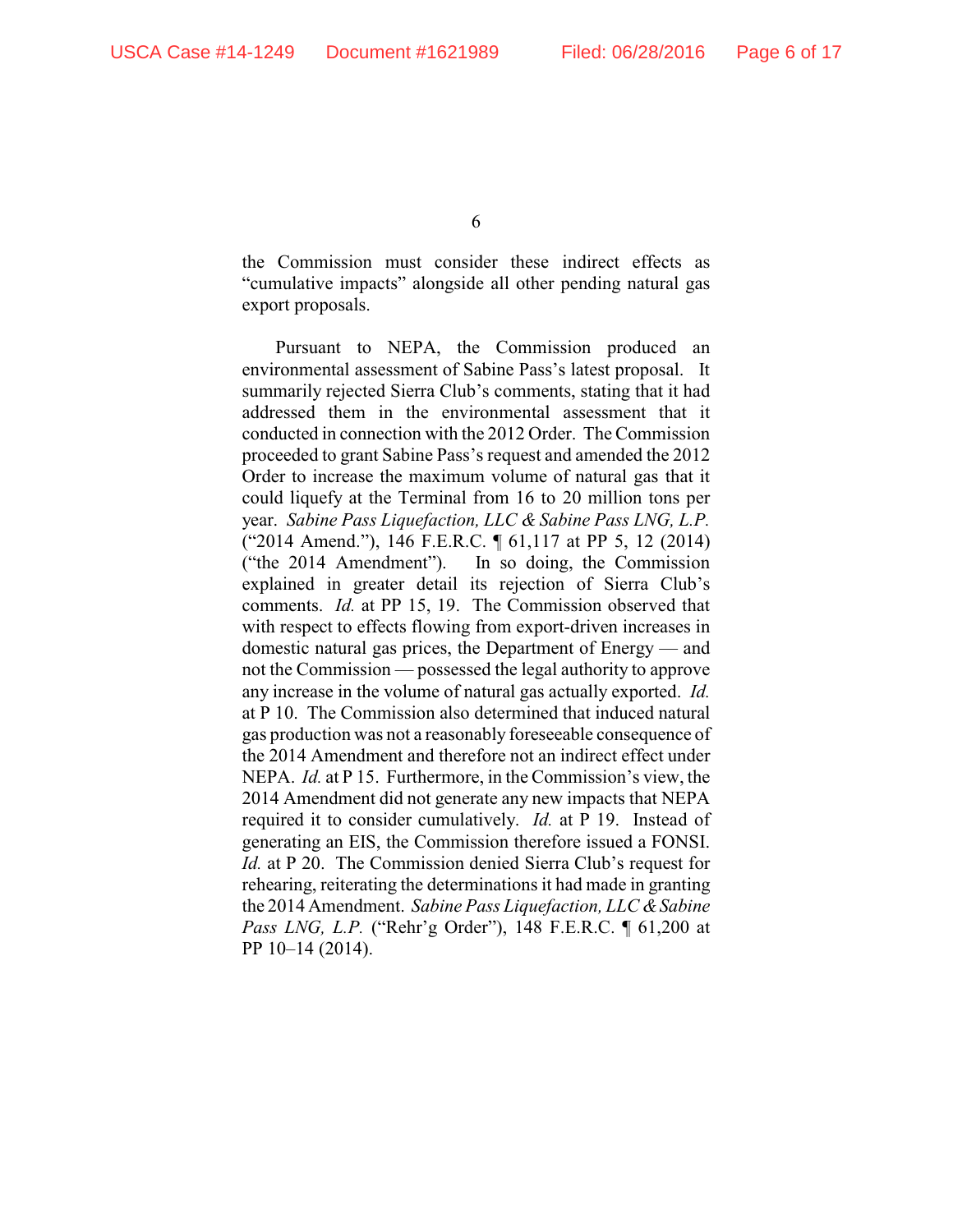## **II.**

Sierra Club challenges the Commission's orders granting the 2014 Amendment and denying rehearing on the ground that the Commission's NEPA analysis was deficient. That analysis, Sierra Club contends, failed to consider two indirect effects and should also have considered those effects cumulatively alongside all pending and approved proposals to increase the volume of natural gas prepared for export nationwide. To determine whether the court has jurisdiction to consider these challenges, the court must first determine whether Sierra Club has standing under Article III of the Constitution.

An organization has associational standing to bring suit on its members' behalf when: (1) at least one of its members would have standing to sue in his or her own right; (2) "the interests it seeks to protect are germane to the organization's purpose"; and (3) "neither the claim asserted nor the relief requested requires the participation of individual members in the lawsuit." *WildEarth Guardians v. Jewell*, 738 F.3d 298, 305 (D.C. Cir. 2013) (quoting *Hunt v. Wash. State Apple Adver. Comm'n*, 432 U.S. 333, 343 (1977)); *see also Del. Dep't of Natural Res. & Envtl. Control v. EPA*, 785 F.3d 1, 7 (D.C. Cir. 2015). That Sierra Club meets the latter two requirements is unchallenged and clear, while the first requirement warrants discussion.

To satisfy the first requirement of the associational standing inquiry, Sierra Club must show that: (1) at least one of its members has suffered an "injury-in-fact" that is "concrete and particularized" and "actual or imminent, not conjectural or hypothetical"; (2) the injury is "fairly traceable to the challenged action"; and (3) it is "likely, as opposed to merely speculative, that the injury will be redressed by a favorable decision." *Friends of the Earth, Inc. v. Laidlaw Envtl. Servs. (TOC), Inc.*, 528 U.S. 167, 180–81 (2000) (citing *Lujan v. Defenders of*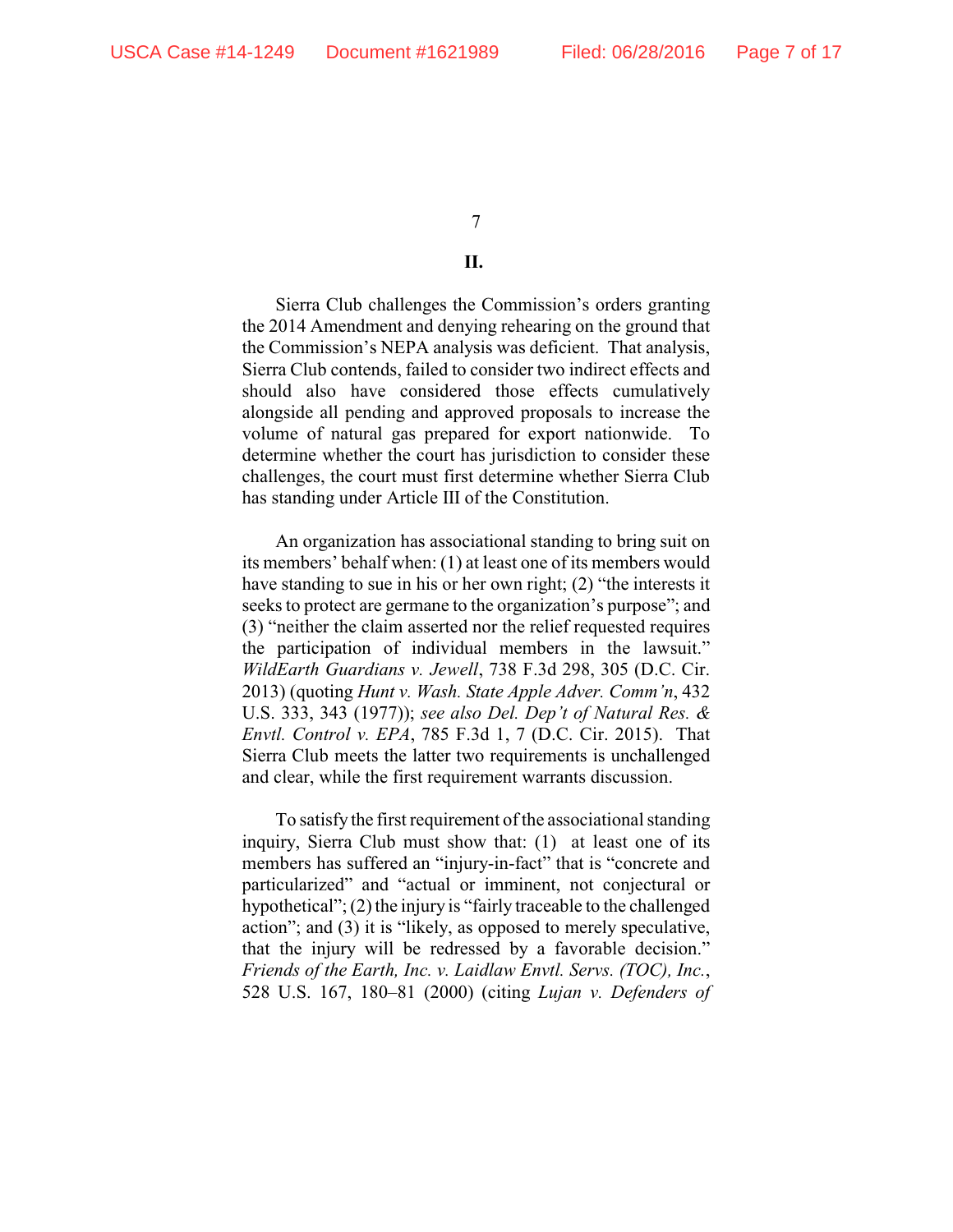*Wildlife*, 504 U.S. 555, 560–61 (1992)). It must demonstrate a "substantial probability" that it satisfies each element of standing. *Sierra Club v. EPA*, 292 F.3d 895, 898–99 (D.C. Cir. 2002). Where, as here, a party alleges deprivation of its procedural rights, courts relax the normal standards of redressability and imminence. *Summers v. Earth Island Inst.*, 555 U.S. 488, 496–97 (2009) (citing *Lujan*, 504 U.S. at 572 n.7). As for causation, in a NEPA procedural injury case, the petitioner need demonstrate only that "the procedural step was connected to the substantive result," not that "the agency would have reached a different substantive result" but for the alleged procedural error. *WildEarth Guardians*, 738 F.3d at 306 (internal citations omitted); *see also City of Dania Beach v. FAA*, 485 F.3d 1181, 1186–87 (D.C. Cir. 2007); *Sugar Cane Growers Co-op. of Fla. v. Veneman*, 289 F.3d 89, 94–95 (D.C. Cir. 2002)*.* "[A]n adequate causal chain must contain at least two links: one connecting the omitted [NEPA analysis] to some substantive government decision that may have been wrongly decided because of the lack of [proper NEPA analysis] and one connecting that substantive decision to the plaintiff's particularized injury." *Fla. Audubon Soc. v. Bentsen*, 94 F.3d 658, 668 (D.C. Cir. 1996) (en banc). It must be substantially probable "that the substantive agency action that disregarded a procedural requirement created a demonstrable risk, or caused a demonstrable increase in an existing risk, of injury to the particularized interests of the plaintiff . . . ." *Id.* at 669.

Sierra Club meets the requirements of associational standing on the basis of a declaration submitted by one of its members, John Paul. Paul "fish[es], boat[s], and seasonal duck hunt[s] frequently around Keith Lake, the south side of Sabine Lake," "the Texas Point National Wildlife Refuge," and "the Sabine River (on the south side of the Sabine Lake)." Decl. of John Paul ("Paul Decl.") ¶¶ 5, 9 (May 19, 2015). The Terminal sits along the shoreline of the Sabine Pass Channel, a waterway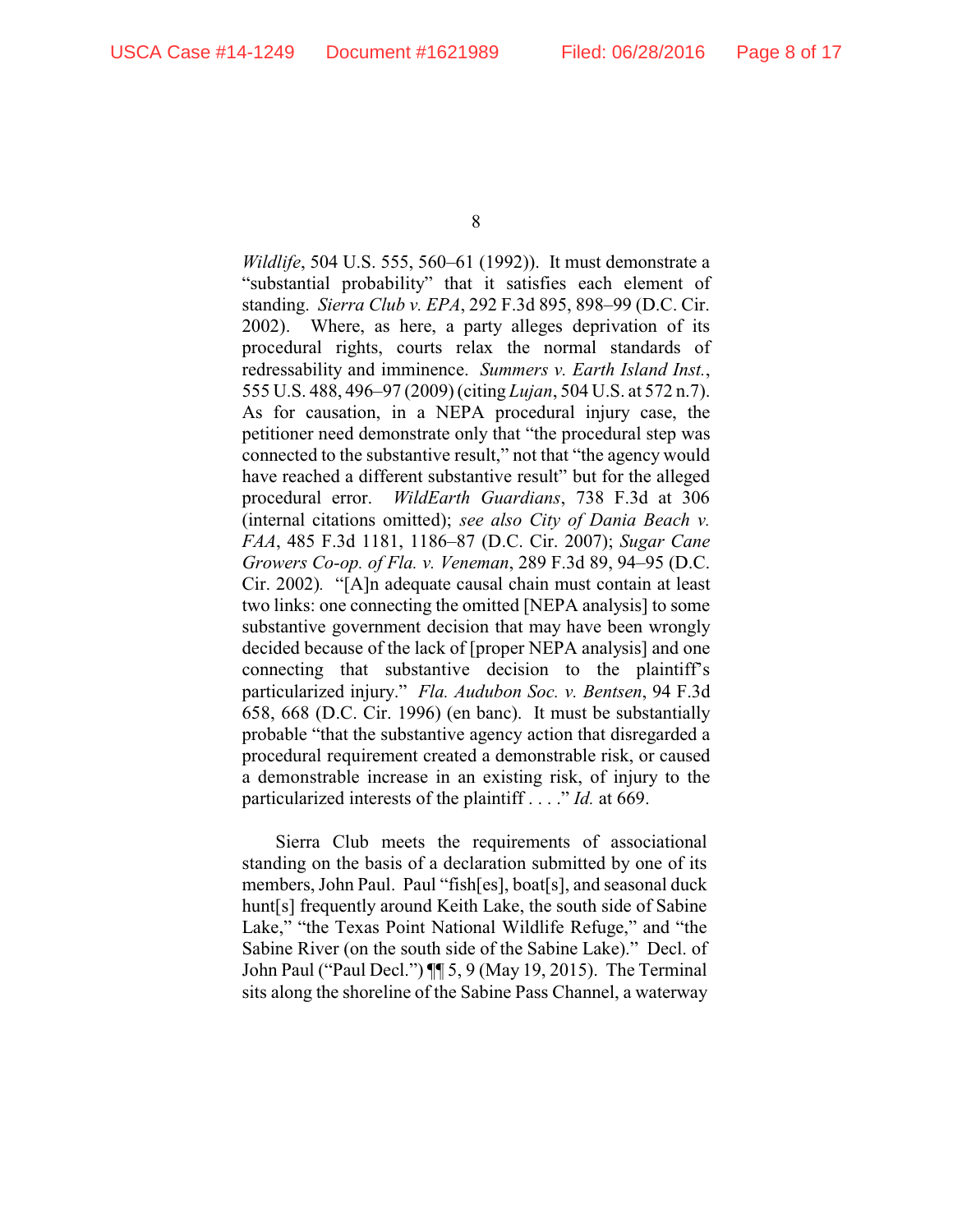through which Sabine Lake empties into the Gulf of Mexico. Paul attests "the increase in [liquefied natural gas] vessel traffic from the Sabine Pass [Terminal]" will: (1) harm his aesthetic interests in the waterways around the Terminal; (2) inconvenience him, given the "large exclusion zone the Coast Guard maintains around [tankers]"; and (3) "diminish [his] use and enjoyment of the waterways, and specifically the Sabine River and Texas Wildlife Refuge." *Id.* In fact, due in part to existing levels of operation at the Terminal, Paul recently moved his "primary boat" from Sabine Pass to Galveston, Texas. *Id.* ¶ 7. Sierra Club contends that Paul satisfies the elements of standing because: (1) increased tanker (*i.e.*, cargo vessel) traffic will harm Paul's aesthetic and recreational interests; (2) the 2014 Amendment will result in increased production of liquefied natural gas for export, the transport of which will require additional tankers; and (3) a decision in favor of Sierra Club would give the Commission the chance to reconsider the increase in production capacity it approved in the 2014 Amendment after it corrects its NEPA analysis.

There can be little doubt that Paul will suffer cognizable aesthetic and recreational harm were the volume of tanker traffic to and from the Terminal to grow. *See Friends of the Earth*, 528 U.S. at 182–83; *Lujan*, 504 U.S. at 562–63; *Sierra Club v. Morton*, 405 U.S. 727, 734–35 (1972); *Minisink Residents for Envtl. Preservation & Safety v. FERC*, 762 F.3d 97, 106 (D.C. Cir. 2014). The Commission's suggestion that Paul "appears to no longer fish near the Sabine Pass terminal" after moving his boat to Galveston, Resp't's Br. 25, misreads the Paul Declaration. Paul states, in the present tense, that he "frequently" fishes, boats, and hunts in waterways near the Terminal. Paul Decl. ¶ 5. He also expresses concern that greater tanker traffic "will" diminish his use and enjoyment of those waterways. *Id.* ¶ 9. That Paul moved his "primary boat" to Galveston does not undermine his claim that he presently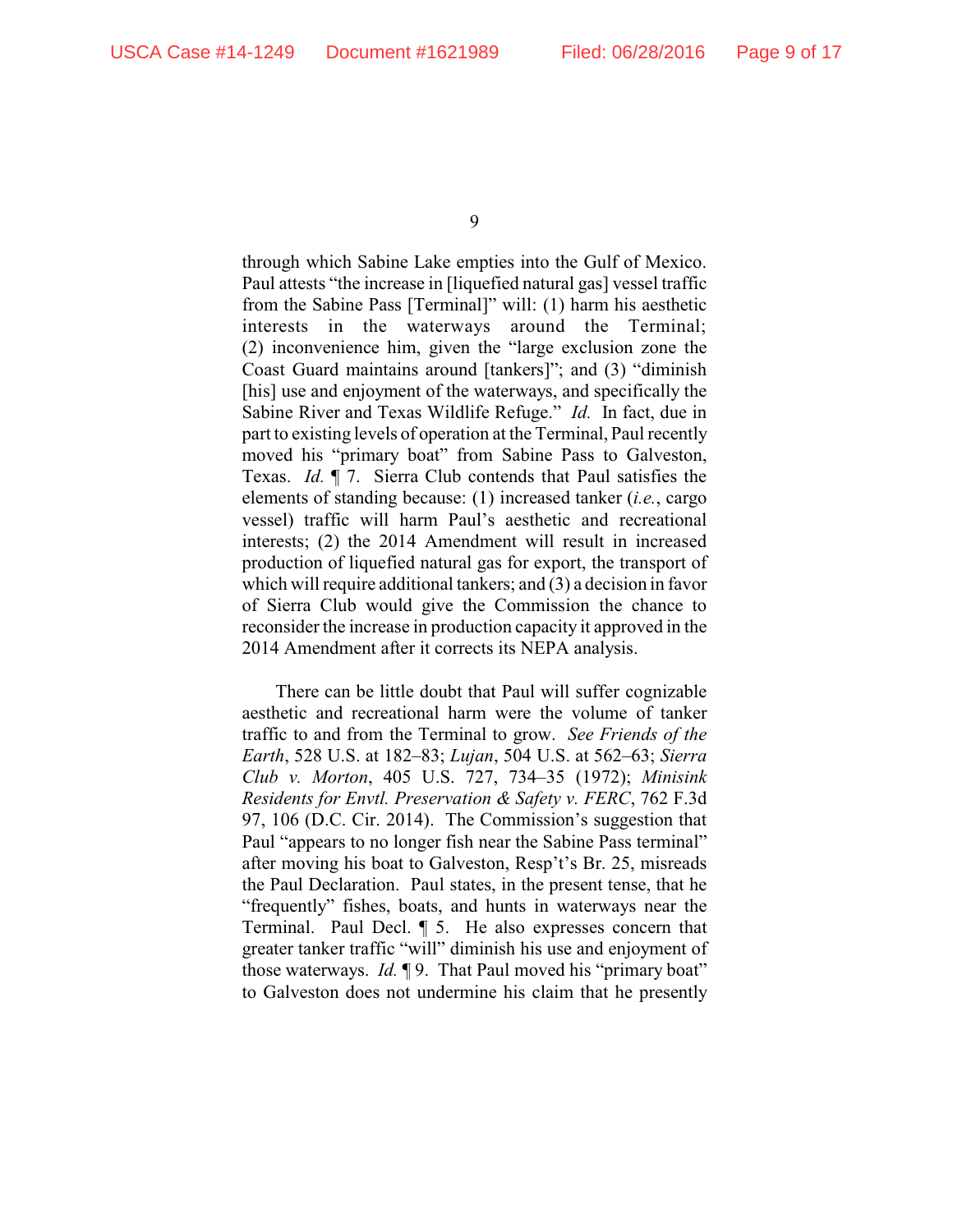boats near the Terminal and will continue to do so in the future. If anything, Paul's decision to move one of his boats partly in response to the Terminal's current production levels (up to 16 million tons per year) gives credence to his assertion that additional tanker traffic will compound his aesthetic and recreational injury.

Sierra Club has also demonstrated a substantial probability that an increase in production capacity at the Terminal will cause an increase in tanker traffic. The Commission insists that the 2014 Amendment will not result in a greater number of tankers traversing the waters around the Terminal. *See* Resp't's Br. 26. Throughout the process of approving an additional 4 million tons of annual production capacity at the Terminal, the Commission maintained that the 2014 Amendment would not increase the maximum number of tankers — 400 per year authorized to serve the Terminal in the 2012 Order. Sabine Pass Amend. Envtl. Assessment ("2014 Envtl. Assessment") at 5 (2014); 2014 Amend., 146 F.E.R.C. ¶ 61,117 at P 18; Rehr'g Order, 148 F.E.R.C. ¶ 61,200 at PP 8–9. Yet keeping constant the *authorized maximum* number of tankers is not the same thing as keeping constant the *actual* number of tankers plying the waterways near the Terminal.

To the contrary, the record demonstrates that even when the authorized maximum number of tankers remains steady, an increase in the volume of natural gas prepared for export corresponds with an increase in the number of tankers needed to ferry it into foreign commerce. In fact, there is a roughly linear relationship between production capacity and the number of tankers needed. A production capacity of 8 million tons of liquefied natural gas per year requires an estimated 69 to 147 tankers, whereas a production capacity of 16 million tons per year requires twice that — between an estimated 138 and 294 tankers. *See* Sabine Pass Liquefaction Project Envtl.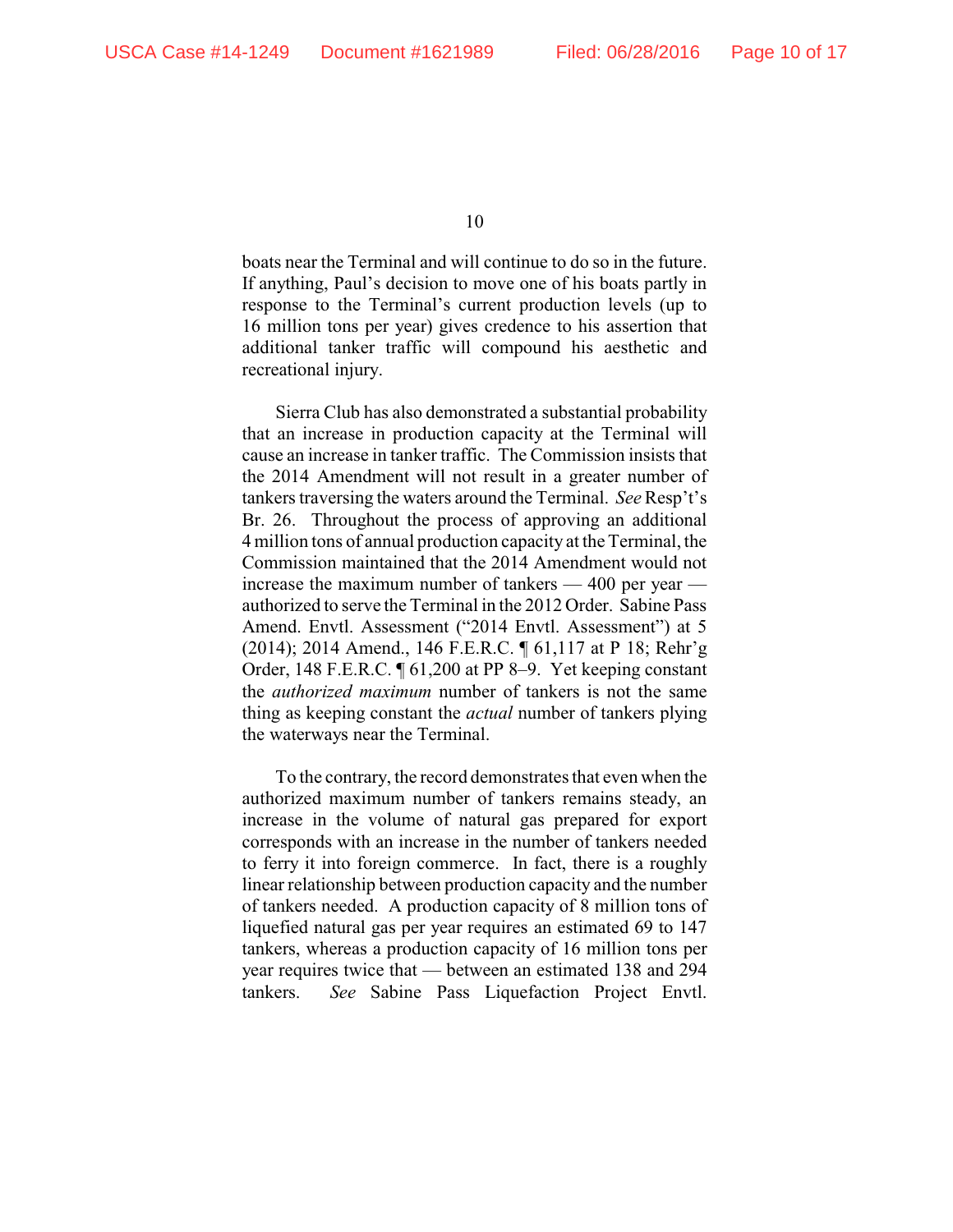Assessment at 2-15 (2011). Sabine Pass has entered into contracts to export 18 million tons of liquefied natural gas per year. 2014 Amend., 146 F.E.R.C. ¶ 61,117 at P 12 n.18. That is 2 million tons above the maximum production capacity of 16 million tons per year authorized by the 2012 Order. *Id.* at P 5. There is a very substantial probability that Sabine Pass will require more tankers to transport the additional 2 million tons of natural gas per year, a quantity it could not legally liquefy and prepare for export but for the 2014 Amendment.

Therefore, Sierra Club satisfies the causation and redressability requirements of Article III standing. First, the alleged omissions in the Commission's NEPA analysis are connected to the Commission's decision to authorize the increased volume of production in the 2014 Amendment. If Sierra Club prevails on the merits, the Commission will have to incorporate into its NEPA analysis the omitted indirect effects and cumulative impacts. Upon considering those effects, the Commission could change its position and deny Sabine Pass's application for additional production capacity. Second, the decision to authorize additional production capacity in the 2014 Amendment is connected to the harm to Paul's aesthetic and recreational interests. Absent the 2014 Amendment, Sabine Pass could not fulfill its contractual obligations to export 2 million tons of liquefied natural gas per year above the pre-2014 Amendment production ceiling. It is substantially probable — if not more likely still — that those 2 million tons of additional export will require additional tankers, and those additional tankers are the source of the harm to Paul's aesthetic and recreational interests.

The Paul Declaration is distinguishable from the declarations submitted in *National Committee for the New River, Inc. v. FERC*, 433 F.3d 830 (D.C. Cir. 2005). Petitioners in that case challenged the realignment of a natural gas pipeline,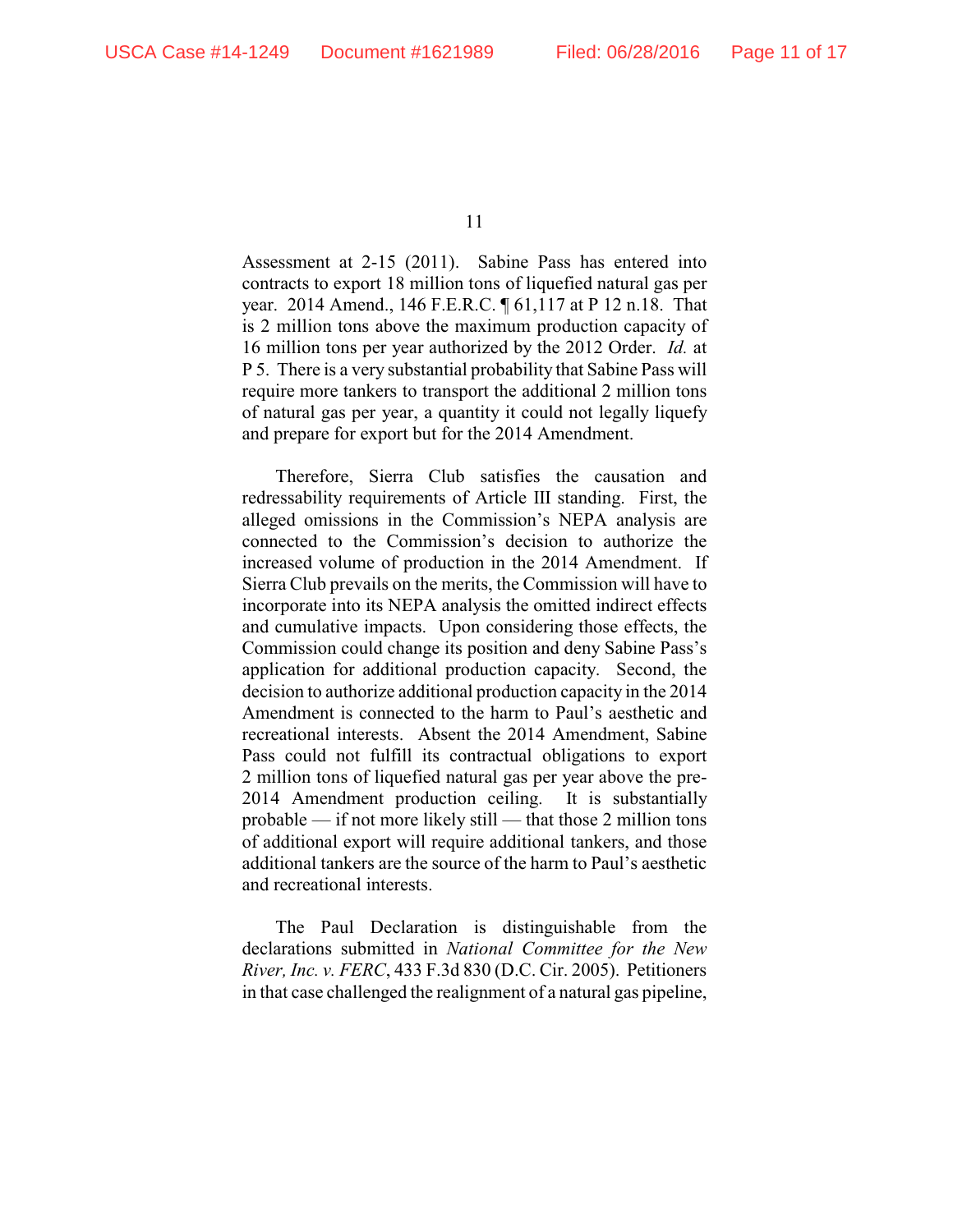yet their affidavits focused not on harms arising from the realignment but on general harms arising from the construction of the pipeline in the first place. *Id.* at 831–32. Nothing in the affidavits explained how their injuries depended on whether the pipeline crossed one part of the New River versus another. *Id.* at 832. Here, by contrast, the Paul Declaration attributes his injury to the "increase in operations" at the Terminal and "additional operation of the export facility." Paul Decl. ¶¶ 7–10. Even if Paul would suffer a similar type of harm in the absence of the 2014 Amendment, the 2014 Amendment will cause him to suffer an additional quantum of that harm.

The Commission's reliance on *Center for Biological Diversity v. U.S. Department of the Interior*, 563 F.3d 466 (D.C. Cir. 2009), mistakes sufficiency for necessity. There, members of the petitioner organization detailed in their affidavits "definitive dates in the near future" when they planned to observe animals affected by offshore oil and gas drilling. *Id.* at 479. But the court did not hold that a statement of definite dates is necessary to establish Article III standing where, as here, a member of a petitioner organization lives an hour's drive from the affected area and attests in a sworn statement that he "frequently" fishes, boats, and duck hunts in the waters around the Terminal. Paul Decl. ¶¶ 2, 5.

## **III.**

Turning to the merits of Sierra Club's petition for review, the court's review of the Commission's compliance with NEPA is limited to determining whether the Commission's NEPA analysis was "arbitrary, capricious, an abuse of discretion, or otherwise not in accordance with law." *Nat'l Comm. for the New River v. FERC*, 373 F.3d 1323, 1327 (D.C. Cir. 2004) (citing 5 U.S.C.  $\S 706(2)(A)$ ). NEPA requires a federal agency to take a "hard look" at the environmental consequences of a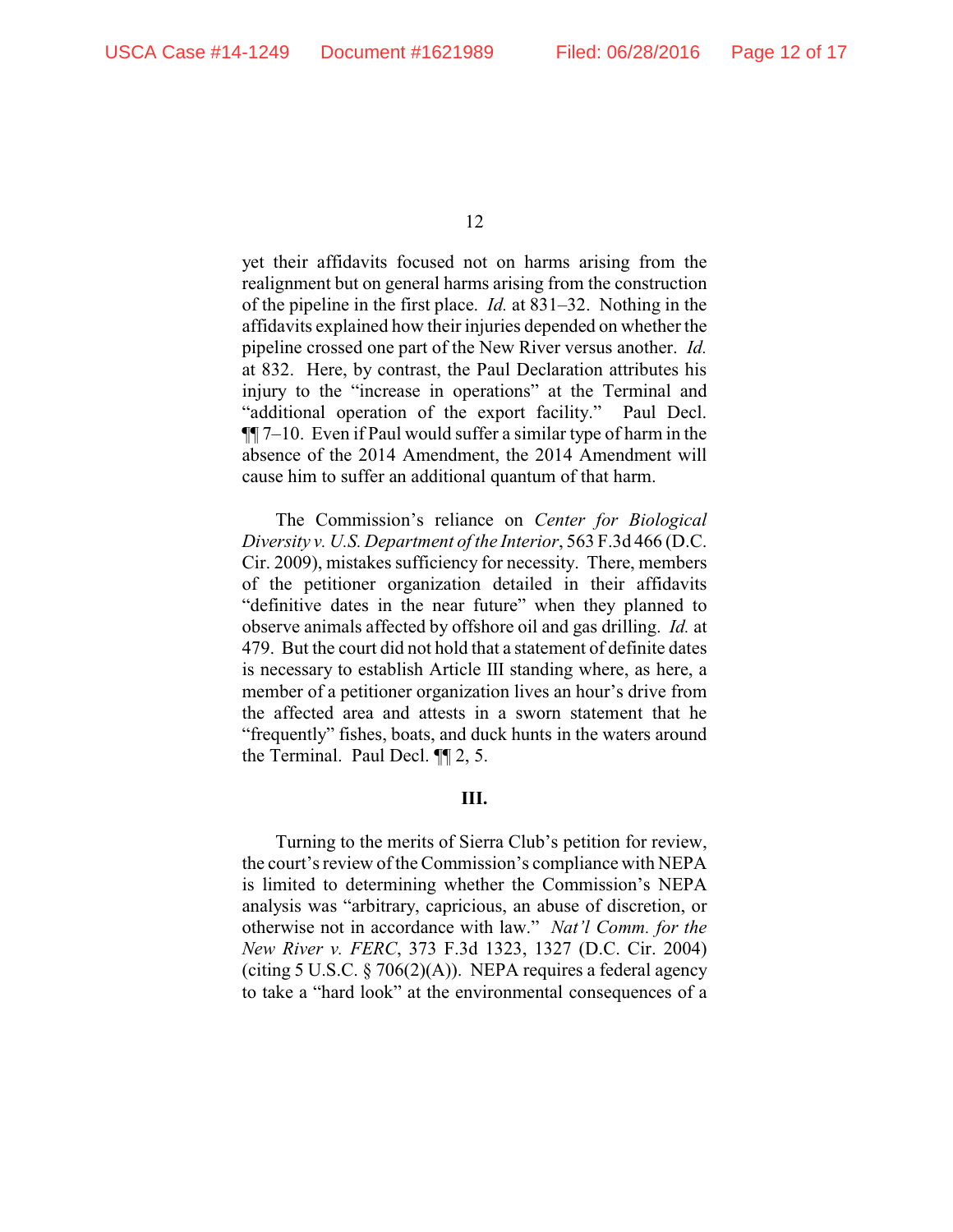major action prior to undertaking it. *Balt. Gas & Elec. Co. v. Natural Res. Def. Council*, *Inc.*, 462 U.S. 87, 97 (1983). As a procedural statute, NEPA does not mandate any particular outcome. *Minisink Residents*, 762 F.3d at 111–12.

**A.**

Sierra Club contends that the Commission's NEPA analysis failed to consider two indirect effects of the 2014 Amendment. Both presuppose that the 2014 Amendment will increase natural gas export capacity and thereby expose the domestic natural gas market to new international demand. First, natural gas producers in the United States will extract and process more gas to meet this newly heightened demand for their product, thereby intensifying production-related pollution. Second, increasing export capacity will raise the domestic price of natural gas, and that, in turn, will prompt greater reliance on coal, a cheaper but more pollution-intensive fuel.

We disagree for the reasons stated in *Sierra Club (Freeport)*, No. 14-1275, Slip Op. at 13–20. What Sierra Club challenges here is the potential environmental effects flowing from greater natural gas *exports* from the Terminal. The two indirect effects at the heart of Sierra Club's petition cannot occur unless a greater volume of liquefied natural gas is shipped from the Terminal and enters the international marketplace. But the Commission orders challenged here do not authorize Sabine Pass to increase exports from the Terminal. 2014 Amend., 146 F.E.R.C. ¶ 61,117 at P 5 n.10; Rehr'g Order, 148 F.E.R.C. ¶ 61,200 at PP 3 n.6, 14. Those orders only authorize an increase in production capacity at the Terminal. 2014 Amend., 146 F.E.R.C. ¶ 61,117 at PP 11–12; Rehr'g Order, 148 F.E.R.C. ¶ 61,200 at P 3. As the Commission explained, the Department of Energy alone has the legal authority to authorize Sabine Pass to increase commodity exports of liquefied natural gas. 2014 Amend., 146 F.E.R.C. ¶ 61,117 at P 10; Rehr'g Order, 148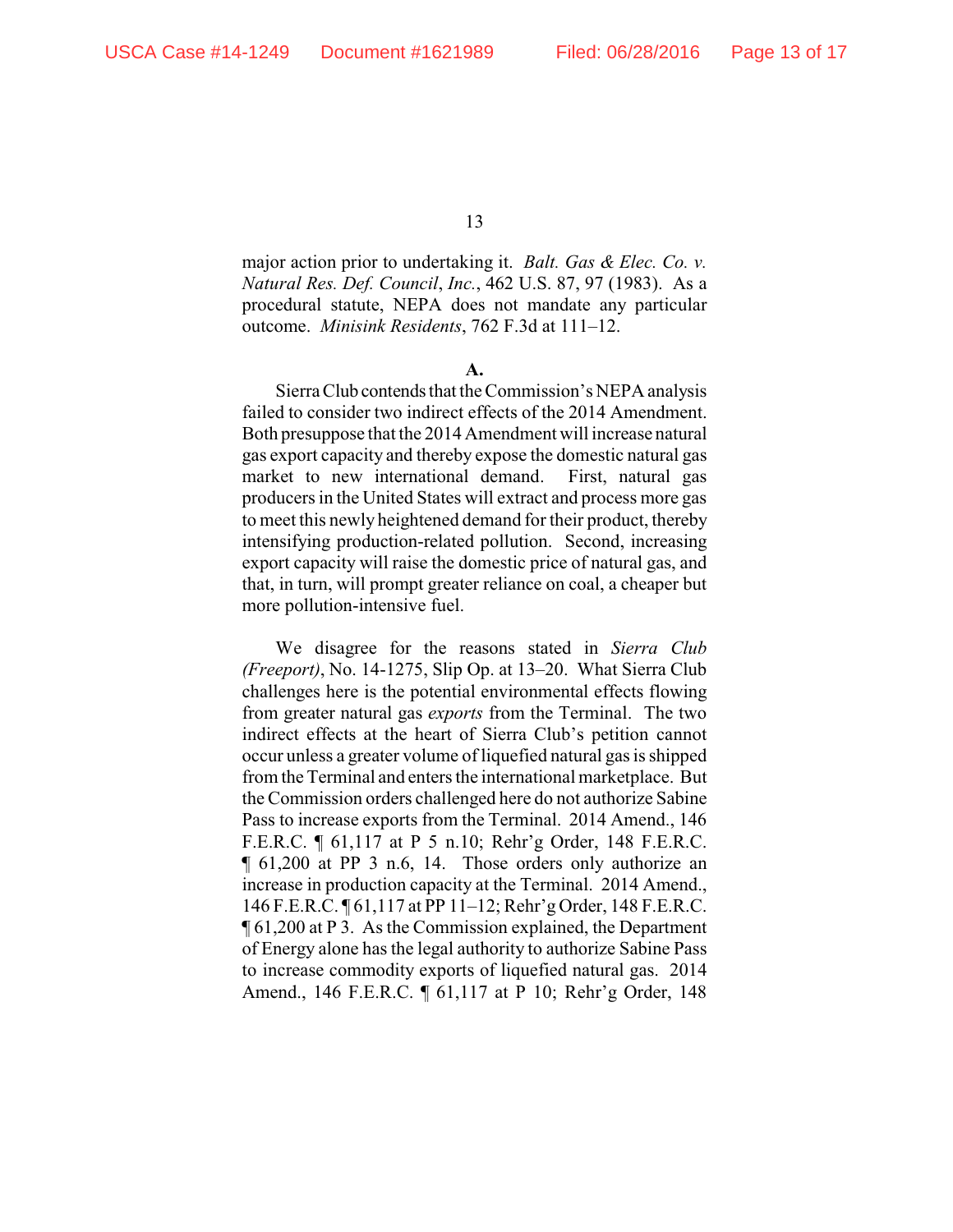F.E.R.C. ¶ 61,200 at PP 12–13; *see also* 15 U.S.C. § 717b(a); 42 U.S.C. § 7151(b); *compare also* Dep't of Energy, Redelegation Order No. 00-006.02, § 1.3(A) (Nov. 17, 2014), *with* Dep't of Energy, Delegation Order No. 00-004.00A, § 1.21(A) (May 16, 2006). The challenged Commission orders therefore are not the legally relevant cause of the indirect effects Sierra Club raises. *See Dep't of Transp. v. Pub. Citizen*, 541 U.S. 752, 769–70 (2004). Accordingly, the Commission did not need to consider those effects in its NEPA review. *Id.* at 770. Sierra Club, of course, remains free to raise these issues in a challenge to the Energy Department's NEPA review of its export decision. Nothing in our opinion should be read to foreclose that challenge or predetermine its outcome.

Furthermore, the Commission adequately explained why it was not reasonably foreseeable that greater production capacity at the Terminal — separate and apart from any export activity — would induce additional domestic natural gas production. *See* 40 C.F.R. § 1508.8(b). It concluded that the Terminal's liquefaction operations did not necessitate an increase in domestic natural gas production. 2014 Amend., 146 F.E.R.C. ¶ 61,117 at P 15 (citing 2012 Order, 139 F.E.R.C. ¶ 61,039 at PP 94–99); Rehr'g Order, 148 F.E.R.C. ¶ 61,200 at P 13; *see also* 2012 Order, 139 F.E.R.C. ¶ 61,039 at P 98. Whatever effect increased natural gas exports might have on domestic production levels, the Commission's conclusion was reasonable with respect to the effect of increasing production capacity.

## **B.**

Next, Sierra Club contends the Commission failed to take into account certain cumulative impacts of the 2014 Amendment. In particular, Sierra Club maintains the Commission should have considered the impacts of the 2014 Amendment alongside several other proposals to increase natural gas export capacity nationwide, some pending, some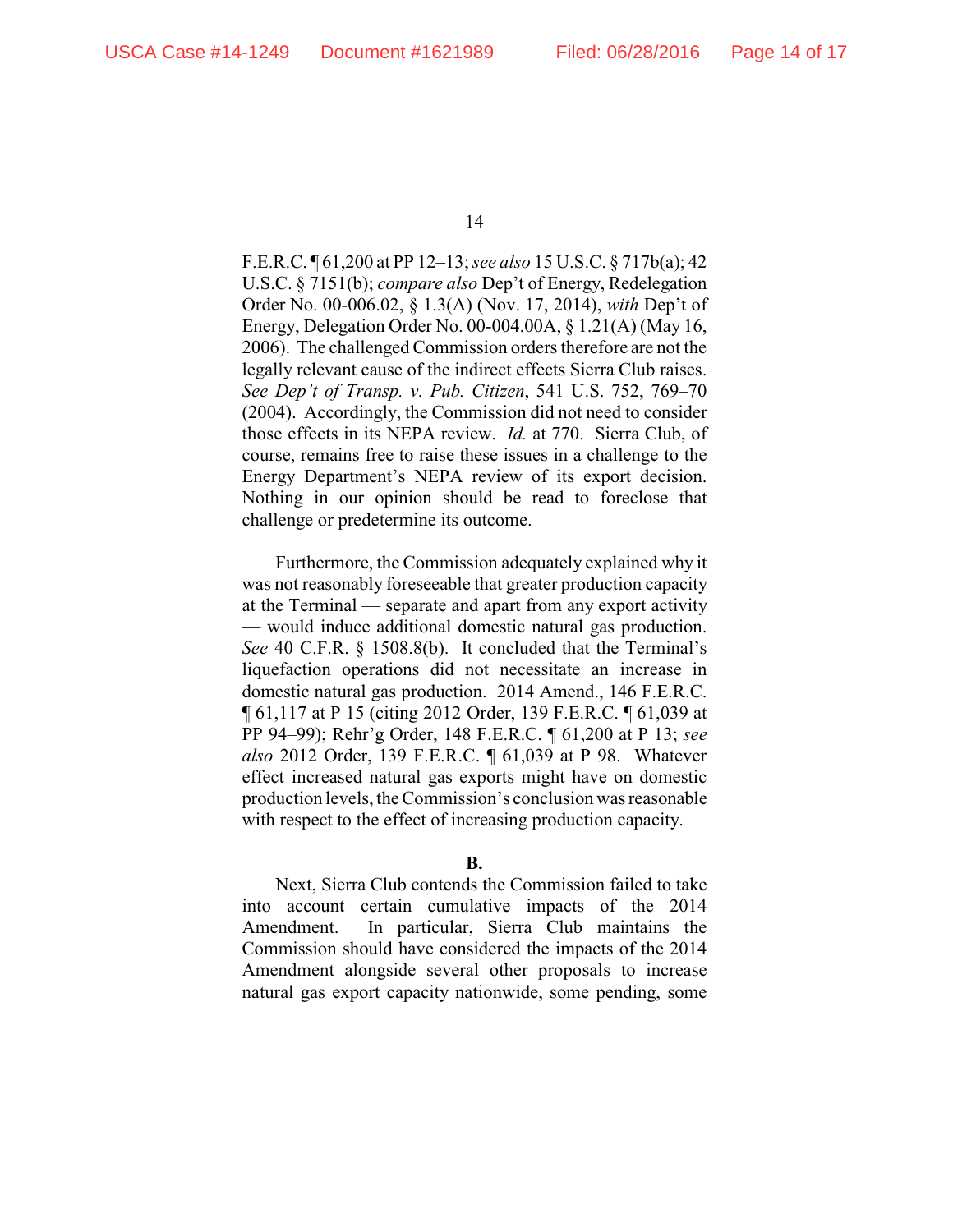already approved. Those proposals include two other projects at the Terminal (the "Sabine Pass projects"). During administrative proceedings, the Commission determined that the 2014 Amendment would not contribute to any cumulative impacts. 2014 Amend., 146 F.E.R.C. ¶ 61,117 at P 19. On appeal, the Commission contends that Sierra Club's argument fails on two grounds: (1) The court lacks jurisdiction to hear Sierra Club's contention regarding the other projects — save for one of the Sabine Pass projects — because it failed to raise them in its petition for rehearing before the Commission, and (2) in any event, NEPA did not require the Commission to consider the effects of the 2014 Amendment cumulatively with the other projects.

**1.** The court lacks jurisdiction to consider Sierra Club's challenge as it pertains to any projects other than the Sabine Pass projects. Section 19(a) of the Natural Gas Act requires that a party seek rehearing by the agency before challenging an order issued pursuant to the Act. 15 U.S.C. § 717r(a). Section 19(b) bars a court from hearing an objection to such an order where the objecting party failed to raise the objection in its application for rehearing and there are no reasonable grounds to excuse the party's failure. *Id.* § 717r(b). The purpose of the exhaustion requirement in § 717r is to give the Commission the first opportunity to consider challenges to its orders and thereby narrow or dissipate the issues before they reach the courts. *Moreau v. FERC*, 982 F.2d 556, 564 (D.C. Cir. 1993). The Natural Gas Act's jurisdictional provisions are stringent. *See Columbia Gas Transmission Corp. v. FERC*, 477 F.3d 739, 741 (D.C. Cir. 2007).

Sierra Club endeavors to hang jurisdiction on a very thin reed. In its Motion to Intervene, Sierra Club commented that the Commission needed to "consider the cumulative impacts of all pending export proposals." Mot. to Intervene, Protest &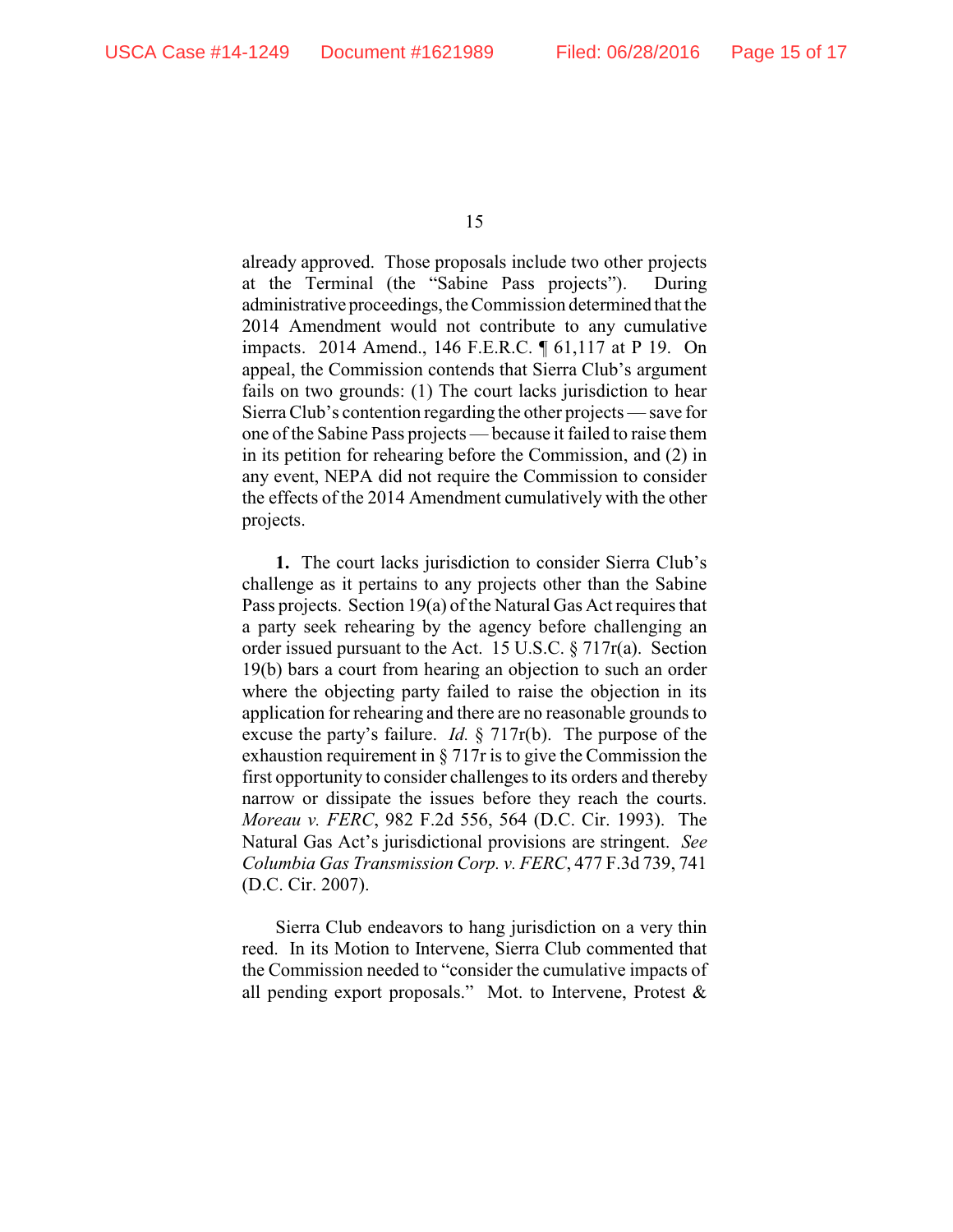Cmt. at 19 (Nov. 14, 2013). Its Motion for Rehearing, however, contains no mention of any projects besides other Sabine Pass projects. The header of the relevant section reads: "FERC Violated NEPA by Failing to Consider Connected Actions or the Cumulative Effect of Other Proposed Sabine and Related Pipeline Projects." Mot. for Rehr'g at 6 (Mar. 24, 2014). In that section, Sierra Club notes that the 2014 Amendment "is one of only a number [sic] of pending proposals for expansion of the Sabine Pass project" and mentions that "Sabine Pass has also applied for authorization to construct two additional liquefaction trains and pipeline modifications. CP13-552 and CP13-553." *Id.* Sierra Club maintains that this merely "drew the Commission's attention to" the specified Sabine Pass project but "did not suggest that these were the only relevant actions, for purposes of a cumulative impacts analysis." Pet'r's Reply Br. 33–34. This reads too much into its Motion for Rehearing. Nothing in that motion put the Commission on notice that Sierra Club was challenging the Commission's cumulative impacts analysis as it pertained to projects other than the Sabine Pass projects. In granting the 2014 Amendment, the Commission understood Sierra Club to contend that the Commission needed to consider natural gas projects unrelated to the Terminal. 2014 Amend., 146 F.E.R.C. ¶ 61,117 at P 19. In denying rehearing, the Commission addressed only one of the other Sabine Pass projects while noting that Sierra Club on rehearing did not challenge the Commission's cumulative impacts analysis as to projects unrelated to the Terminal. Rehr'g Order, 148 F.E.R.C. ¶ 61,200 at P 11 n.22. Because the Commission was not on notice of Sierra Club's broader objection, it did not have the opportunity to consider them in the first instance. By contrast, in *Louisiana Intrastate Gas Corp. v. FERC*, 962 F.2d 37 (D.C. Cir. 1992), on which Sierra Club relies, the petitioner expressly and clearly stated its objection, albeit in a single sentence, *id.* at 41–42, and the Commission addressed the merits of the